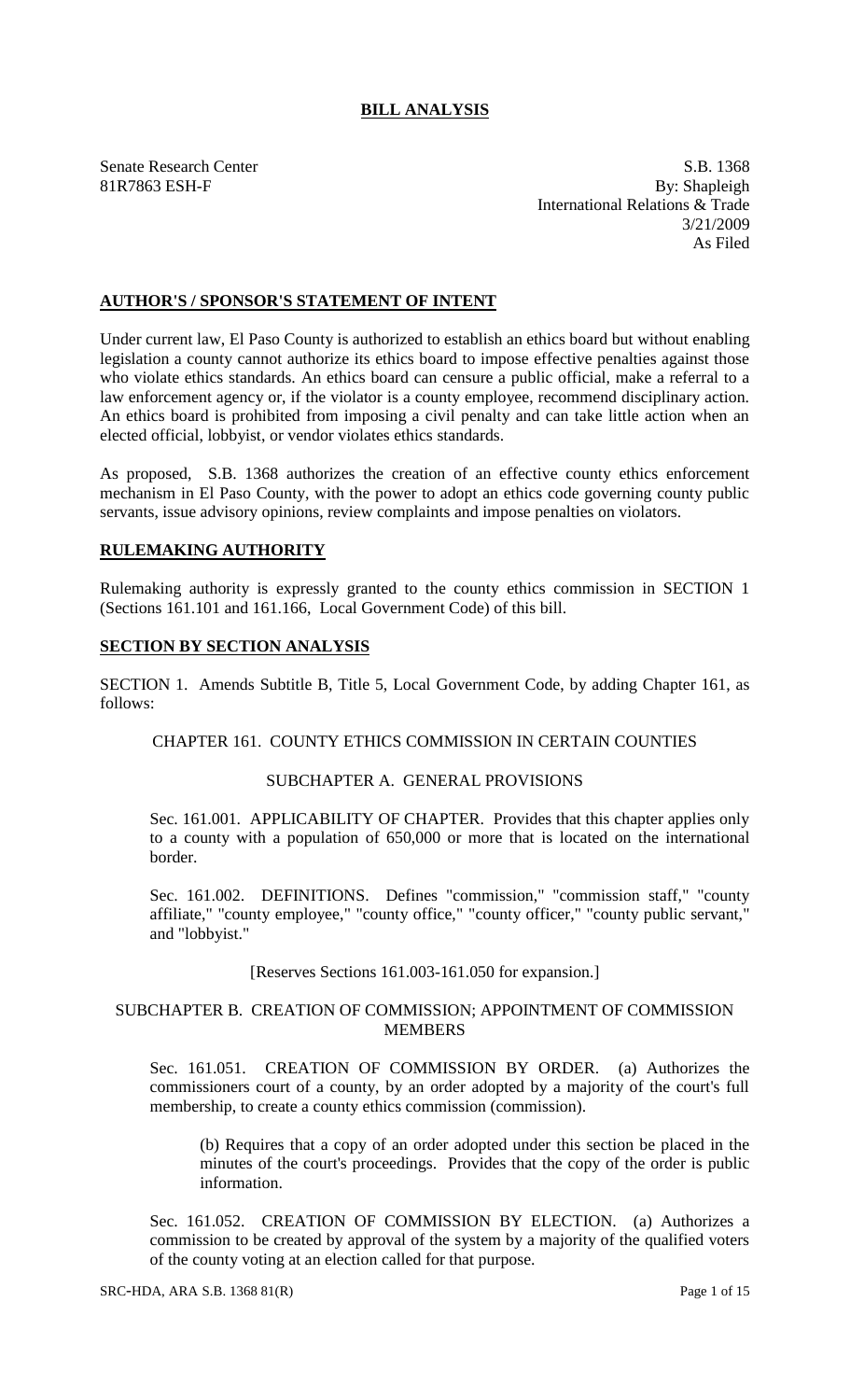(b) Authorizes the commissioners court by order to call an election on the question of the creation of a commission.

(c) Requires the commissioners court to hold the election called under this section on the first authorized uniform election date prescribed by Chapter 41 (Election Dates and Hours for Voting), Election Code, that allows sufficient time for publication of the notice required by Subsection (d) and for compliance with any other requirements established by law.

(d) Requires the commissioners court, in addition to the notice required by Chapter 4 (Notice of Election), Election Code, to publish in a newspaper of general circulation in the county, and on the home page of the county's Internet website, a substantial copy of the order calling the election. Requires that the first newspaper publication be made on or before the 15th day before the date of the election and continue once a week for two consecutive weeks. Requires that the notice on the county's Internet website remain on the home page each day beginning not later than the 16th day before the election and ending on the date of the election.

Sec. 161.053. BALLOT. Requires the commissioners court to order the ballot at the election to be printed to provide for voting for or against the proposition: "Creation of a county ethics commission."

Sec. 161.054. RESULT OF ELECTION. Requires the commissioners court, if the proposition is approved, to declare the result and by order create the commission. Requires that a copy of the order creating the commission be placed in the minutes of the court's proceedings.

Sec. 161.055. APPOINTMENT OF COMMISSION. (a) Sets forth the composition of the commission.

(b) Requires the county judge and each county commissioner, not later than the 60th day after the date of the order creating the commission as provided in Section 161.051 or 161.054, to each appoint one member of the commission. Requires the commissioners court, not later than the 60th day after the date of the order creating the commission as provided in Section 161.051 or 161.054, to order publication of a notice seeking applicants for four public representative members of the commission.

(c) Requires the commissioners court to set the date for the first meeting of the initial members appointed by the county judge and the commissioners court. Requires that the first meeting be set not earlier than the 60th day after the date of the order creating the commission and not later than the 90th day after the date of that order.

(d) Requires the initial members, at the first meeting of the commission, to elect one member as chair of the commission.

(e) Requires the initial members, not later than the 120th day after the date of the order creating the commission, to appoint four public representatives from the applications received pursuant to Subsection (b)(2). Requires the entire board, after the initial public representatives are appointed, to appoint the successor public representatives.

Sec. 161.056. ELIGIBILITY. (a) Requires a person, to be eligible for appointment to the commission, to be at least 25 years old and have resided in the county for the two years immediately preceding the date on which the person's term will begin.

(b) Provides that a person is not eligible for appointment to the commission if the person is an elected officer; a county employee; a county affiliate; a person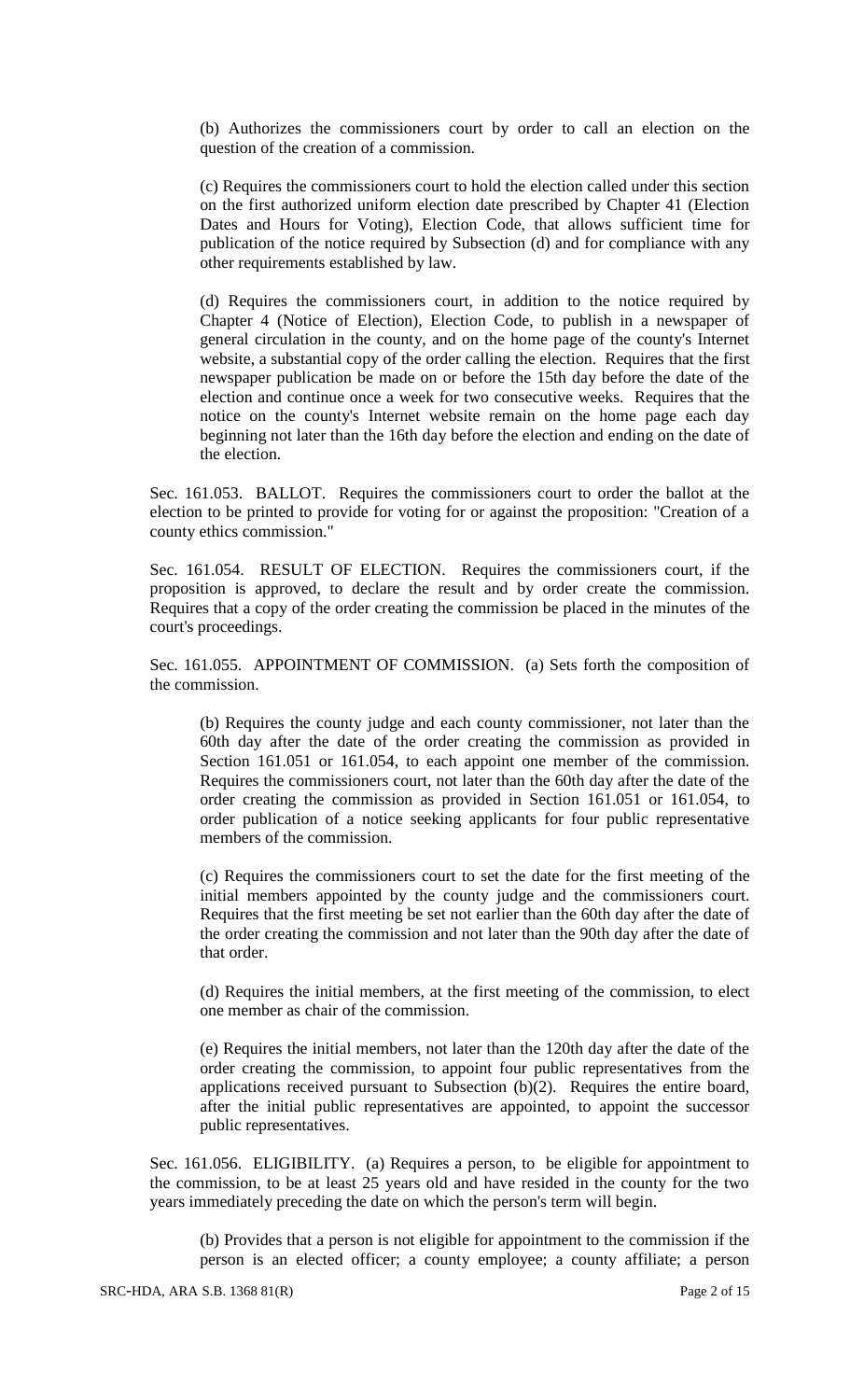employed as a lobbyist; a person convicted of a misdemeanor involving moral turpitude or a felony; or a person who is delinquent in payment of local, state, or federal taxes.

Sec. 161.057. TERMS. Sets forth the terms of members and initial members of the commission.

Sec. 161.058. VACANCIES. (a) Requires that a vacancy on the commission be filled for the remainder of the unexpired term in a certain manner.

(b) Authorizes the commission to fill the vacancy by a majority vote of the remaining members if the county judge or county commissioner, as applicable, does not fill the vacancy before the 60th day after the date the position becomes vacant.

Sec. 161.059. MEETINGS. (a) Requires the commission to meet on a regular basis.

(b) Provides that the commission is a governmental body for purpose of Chapter 551 (Open Meetings), Government Code.

Sec. 161.060. REMOVAL OF COMMISSION MEMBER. Authorizes a member of the commission to be removed as provided by Chapter 87 (Removal of County Officers from Office; Filling of Vacancies) if, after trial, the jury finds good cause for removal, including failure to pay local, state, or federal taxes when due; violation of the ethics code adopted by the commission; conviction of a felony or misdemeanor; excessive absenteeism as determined by the commission; and official misconduct.

Sec. 161.061. LEGAL REPRESENTATION. Requires the county attorney, or district attorney, or criminal district attorney, as appropriate, with the duty to represent the county in civil matters to represent the commission in all legal matters.

[Reserves Sections 161.062-161.100 for expansion.]

#### SUBCHAPTER C. POWERS

Sec. 161.101. GENERAL POWERS. (a) Requires the commission to adopt, publish, and enforce an ethics code governing county public servants.

(b) Authorizes the commission to adopt or use as a guide any ethics law or rule of the United States, this state, or a political subdivision in this state to the extent that the law or rule promotes the purposes of this chapter and serves the needs of the county.

(c) Authorizes the commission to adopt bylaws, rules, forms, policies, or procedures to assist in the administration of the commission's duties under this chapter. Authorizes the commission to be guided by Robert's Rules of Order to the extent that it does not conflict with the constitution and laws of the United States and this state or conflict with other guidelines adopted by the commission.

(d) Requires the commission to be assigned staff by the county and provided access to county resources to assist in its duties.

(e) Requires the commission to develop and implement policies that provide the public with information on the commission and the ethics code.

(f) Authorizes the commission to adopt or use as a guide the provisions of Subchapter D or E.

(g) Requires the commission to enforce the provisions of the ethics code by issuing appropriate orders or recommendations or by imposing appropriate penalties.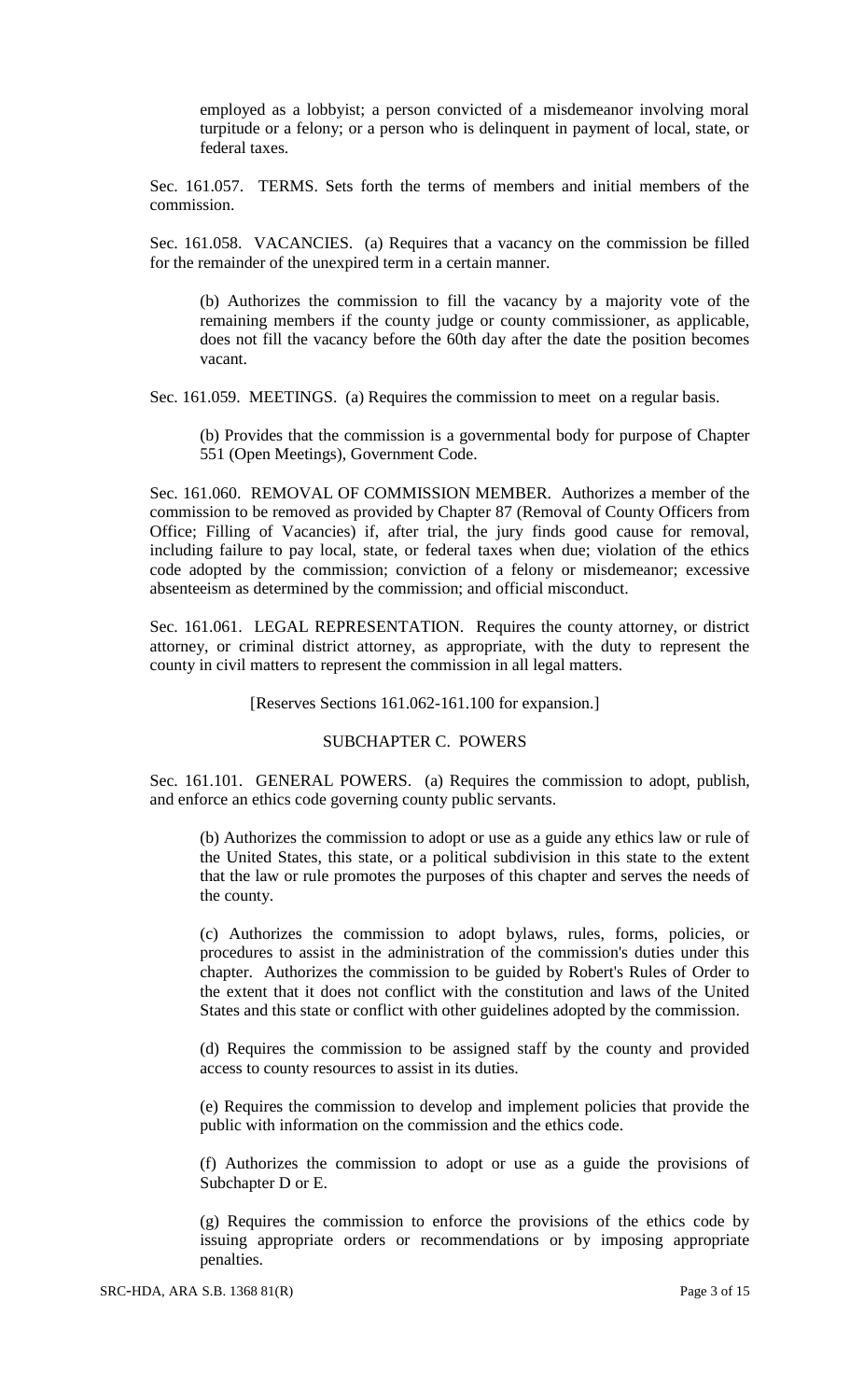Sec. 161.102. ADVISORY OPINIONS. Authorizes the commission, on its own initiative or on the request of any person covered by the ethics code adopted by the commission, to issue a written ethics advisory opinion regarding the application of the ethics code to a specified existing or hypothetical factual situation. Prohibits the commission from issuing an opinion that includes the name of any person who may be affected by the opinion. Requires that the name of a person covered by the ethics code be deemed confidential if made at the request of the person.

Sec. 161.103. PUBLIC INTEREST INFORMATION. (a) Requires the commission to develop plain-language materials as described by this section. Requires the commission to post the information on the county's Internet website and requires the commission to make the information otherwise available to the public.

(b) Requires that the materials include:

(1) a description of the commission's responsibilities, the types of conduct that constitute a violation of the ethics code adopted by the commission, the types of sanctions the commission may impose, the commission's policies and procedures relating to complaint investigation and resolution, and the duties of a person filing a complaint with the commission; and

(2) a diagram showing the basic steps in the commission's procedures relating to complaint investigation and resolution.

(c) Requires the commission to provide the materials described by this section to each complainant and respondent.

(d) Requires the commission to adopt a policy to effectively distribute materials as required by this section.

Sec. 161.104. COMMISSION MEMBER EDUCATION AND TRAINING. (a) Requires a person appointed to the commission to complete training on certain topics not later than the 60th day after the date of appointment.

(b) Requires a member of the commission to complete subsequent training programs on the ethics code adopted by the commission and the procedural rules adopted by the commission.

(c) Prohibits a person who is appointed to and qualifies for office as a member of the commission, other than the initial appointees and public representatives, from voting, deliberating, or being counted as a member in attendance at a meeting of the commission until the person completes a training program that complies with this section.

Sec. 161.105. EDUCATION AND TRAINING FOR PERSONS COVERED BY ETHICS CODE. (a) Requires the commission and commission staff to provide periodic training for persons covered by the ethics code adopted by the commission on at least a quarterly basis.

(b) Requires the training program to provide information regarding the ethics code, the role and functions of the commission, and plain-language materials as further described by Section 161.103.

(c) Requires an officer, principal, or other person with the authority to bind the vendor, in addition to the qualifications under Subchapter C (Competitive Bidding in General), Chapter 262 (Purchasing and Contracting Authority of Counties) before submitting a bid, responding to a request for qualifications or proposals, or otherwise contracting with the county, to complete training on the ethics code.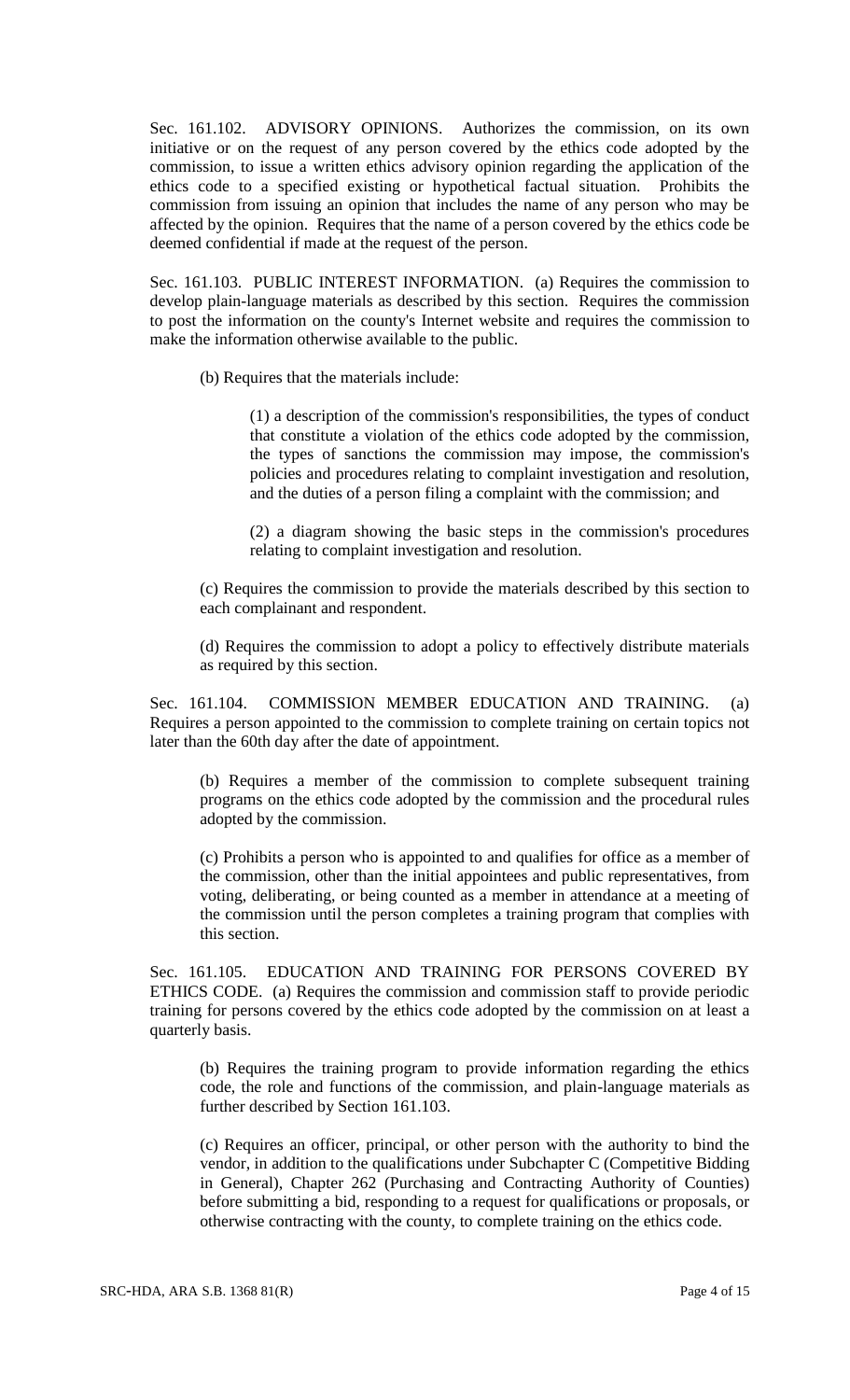(d) Requires a lobbyist intending to meet with a person covered by the ethics code to complete training on the ethics code.

[Reserves Sections 161.106-161.150 for expansion.]

SUBCHAPTER D. COMPLAINT PROCEDURES AND HEARINGS

Sec. 161.151. DEFINITIONS. Defines "Category One violation" and "Category Two violation."

Sec. 161.152. COMPLAINT PROCEDURES AND HEARINGS. Authorizes the commission to adopt the complaint procedures and hearings set forth in this subchapter.

Sec. 161.153. HEARINGS AND SETTLEMENT. (a) Authorizes the commission to hold hearings, on its own motion adopted by an affirmative vote of at least six commission members or on a sworn complaint, and render decisions on complaints or reports of violations as provided by this chapter; and agree to the settlement of issues.

(b) Prohibits the commission from considering a complaint or voting to investigate a matter outside the commission's jurisdiction.

Sec. 161.154. CATEGORIZATION OF VIOLATIONS. Requires that an allegation of a violation listed as a Category One violation be treated as a Category Two violation if the commission at any time determines that the allegation arises out of the same set of facts as those that give rise to an allegation of a Category Two violation, and the interests of justice or efficiency require resolution of the allegations together; or the facts and law related to a particular allegation or a defense to the allegation present a level of complexity that prevents resolution through the preliminary review procedures for Category One violations prescribed by Section 161.159(a).

Sec. 161.155. FILING OF COMPLAINT; CONTENTS. (a) Authorizes an individual to file with the commission a sworn complaint, on a form prescribed by the commission, alleging that a person subject to the ethics code has violated the ethics code. Requires the commission to make the complaint form available on the county website.

(b) Requires that a complaint filed under this section be in writing, under oath, and set forth in simple, concise, and direct statements certain complainant and respondent information and documentation.

(c) Requires that the complaint be accompanied by an affidavit stating either that the information contained in the complaint is correct or that the complainant has good reason to believe and does believe that the violation occurred. Requires that the complaint, if the complaint is based on information and belief, state the source and basis of the information and belief. Authorizes the complainant to swear the facts by oath before a notary public or other authorized official.

(d) Requires that the complaint state on its face an allegation that, if true, constitutes a violation of the ethics code.

Sec. 161.156. PROCESSING OF COMPLAINT. (a) Requires the commission to determine whether a sworn complaint filed with the commission complies with the form requirements of Section 161.155.

(b) Requires the commission, not later than the 10th business day after the date a complaint is filed, to send written notice to the complainant and the respondent. Requires that the notice state whether the complaint complies with the form requirements of Section 161.155 and include the information required by Section 161.158(d).

(c) Requires the commission, if the commission determines that the complaint does not comply with the form requirements, to send the complaint to the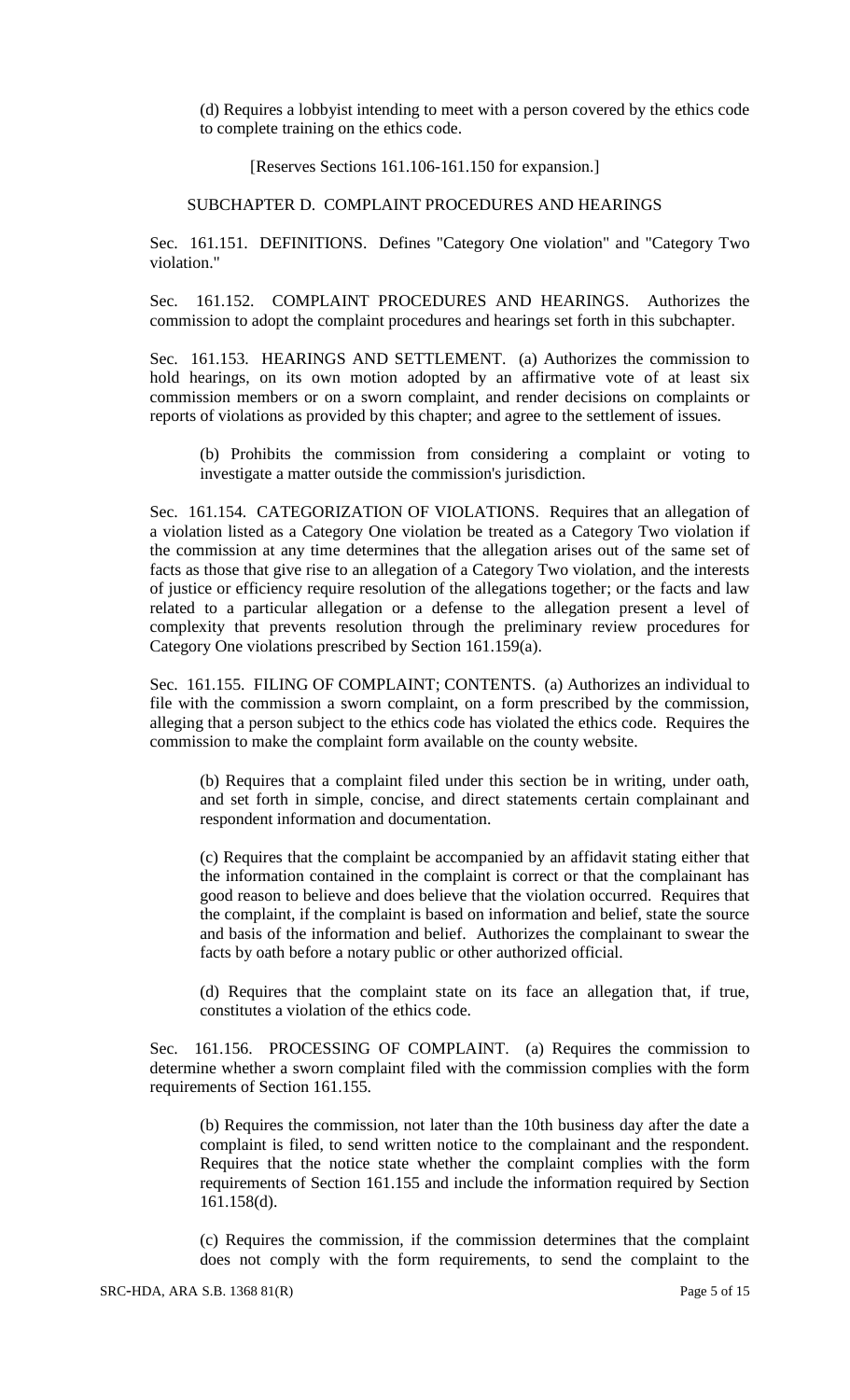complainant with the written notice, a statement explaining how the complaint fails to comply, and a copy of the rules for filing sworn complaints. Authorizes the complainant to resubmit the complaint not later than the 21st day after the date the notice under Subsection (b) is mailed. Requires the commission, if the commission determines that the complaint is not resubmitted within the 21-day period, to dismiss the complaint and not later than the 10th business day after the date of the dismissal, send written notice to the complainant and the respondent of the dismissal and the grounds for dismissal.

(d) Requires the commission, if the commission determines that a complaint is resubmitted under Subsection (c) within the 21-day period but is not in proper form, to send the notice required under Subsection (c), and authorizes the complainant to resubmit the complaint under that subsection.

(e) Requires the commission, if the commission determines that the complaint returned to the complainant under Subsections (c) or (d) is resubmitted within the 21-day period and that the complaint complies with the form requirements, to send the written notice under Subsection (b).

Sec. 161.157. RETALIATION AGAINST COUNTY EMPLOYEE REPORTING VIOLATION OF ETHICS CODE PROHIBITED. (a) Prohibits the county from suspending or terminating the employment of or taking other adverse action against a county employee who in good faith files a complaint or otherwise reports to the ethics commission, commission staff, or another law enforcement authority a violation of the ethics code by a person subject to the ethics code.

(b) Prohibits the county from suspending or terminating the employment of or taking other adverse action against a county employee who in good faith participates in the complaint processing, preliminary review, hearing, or any other aspect of the investigation and resolution by the commission of an alleged violation of the ethics code by a person subject to the ethics code.

(c) Provides that a commission created by a county under this chapter is a part of the "local government entity" for purposes of Section 554.002 (Retaliation Prohibited for Reporting Violation of Law), Government Code.

(d) Provides that an ethics code adopted by a commission pursuant to this chapter is a "law" as defined by Section 554.001 (Definitions).

Sec. 161.158. PRELIMINARY REVIEW: INITIATION. (a) Requires the commission staff to promptly conduct a preliminary review on receipt of a written complaint that is in compliance with the form requirements of Section 161.155.

(b) Authorizes the commission, on a motion adopted by an affirmative vote of at least six commission members, to initiate a preliminary review of the matter that is the subject of the motion without a sworn complaint.

(c) Requires the commission to determine in writing whether the commission has jurisdiction over the violation of the ethics code provision alleged in a sworn complaint processed under Section 161.156.

(d) Requires the commission, if the commission determines that it has jurisdiction, to issue a notice under Section 161.156(b) that is required to include a statement that the commission has jurisdiction over the violation alleged in the complaint; a statement of whether the complaint will be processed as a Category One violation or a Category Two violation, subject to reconsideration as provided for by Section 161.154; the date by which the respondent is required to respond to the notice; a copy of the complaint and the rules of procedure of the commission a statement of the rights of the respondent, a statement inviting the respondent to provide to the commission any information relevant to the complaint; and a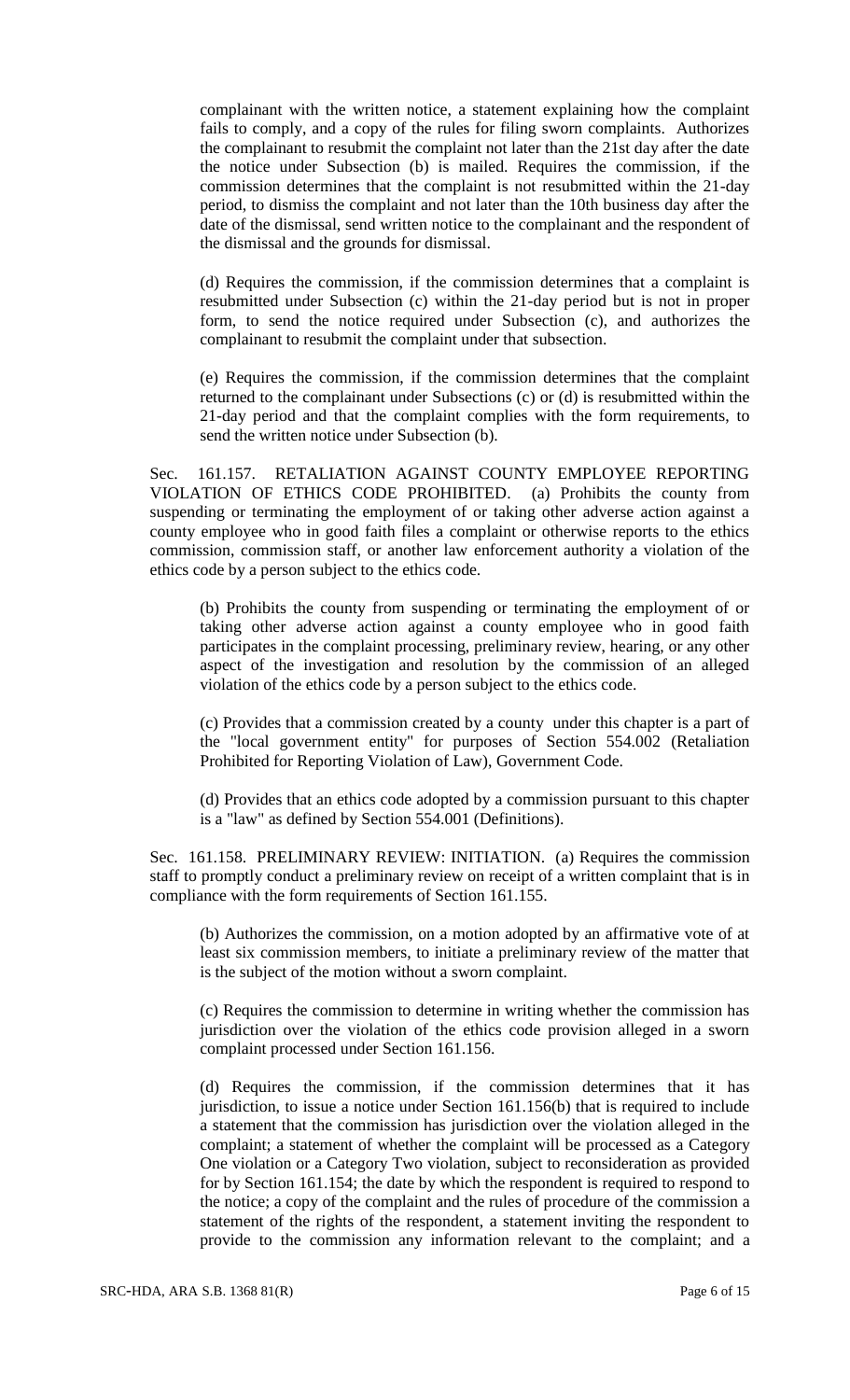statement that a failure to timely respond to the notice will be treated as a separate violation.

(e) Requires the commission, if the commission determines that the commission does not have jurisdiction over the violation alleged in the complaint, to dismiss the complaint; and not later than the 10th business day after the date of the dismissal, send to the complainant and the respondent written notice of the dismissal and the grounds for the dismissal.

Sec. 161.159. PRELIMINARY REVIEW: RESPONSE BY RESPONDENT. (a) Provides that if the alleged violation is a Category One violation, the respondent is required to respond to the notice required by Section 161.156(b) not later than the 10th business day after the date the respondent receives the notice; and if the matter is not resolved by agreement between the commission and the respondent receives the notice under Section 161.156(b), the commission is required to set the matter for a preliminary review hearing to be held at the next commission meeting for which notice has not yet been posted.

(b) Requires the respondent, if the alleged violation is a Category Two violation, to respond to the notice required by Section 161.156(b) not later than the 25th business day after the date the respondent receives the notice under Section 161.156(b); and requires the commission, if the matter is not resolved by agreement between the commission and the respondent before the 75th business day after the date the respondent receives the notice under Section 161.156(b), to set the matter for a preliminary review hearing to be held at the next commission meeting for which notice has not yet been posted.

(c) Provides that a respondent's failure to timely respond as required by Subsection (a)(1) or (b)(1) is a Category One violation.

(d) Requires that the response required by Subsection (a) or (b) include any challenge the respondent seeks to raise to the commission's exercise of jurisdiction. Authorizes the respondent to acknowledge the occurrence or commission of a violation; deny the allegations contained in the complaint and provide evidence supporting the denial; or agree to enter into an assurance of voluntary compliance or other agreed order, which is authorized to include an agreement to immediately cease and desist.

(e) Requires the commission, if the commission sets the matter for a preliminary review hearing, to promptly send to the complainant and the respondent written notice of the date, time, and place of the preliminary review hearing.

Sec. 161.160. PRELIMINARY REVIEW: WRITTEN QUESTIONS. Authorizes the commission staff, during a preliminary review, to submit to the complainant or respondent written questions reasonably intended to lead to the discovery of matters relevant to the investigation.

Sec. 161.161. PRELIMINARY REVIEW AND PRELIMINARY REVIEW PROCEDURES. Requires the commission to adopt procedures for the conduct of preliminary reviews and preliminary review hearings. Requires that the procedures include a reasonable time for responding to questions submitted by the commission and commission staff and subpoenas issued by the commission; and the tolling or extension of otherwise applicable deadlines where the commission issues a subpoena and the commission's meeting schedule makes it impossible both to provide a reasonable time for response and to comply with the otherwise applicable deadlines or the commission determines that, despite the commission staff's diligence and the reasonable cooperation of the respondent, a matter is too complex to resolve within the otherwise applicable deadlines without compromising either the commission staff's investigation or the rights of the respondent.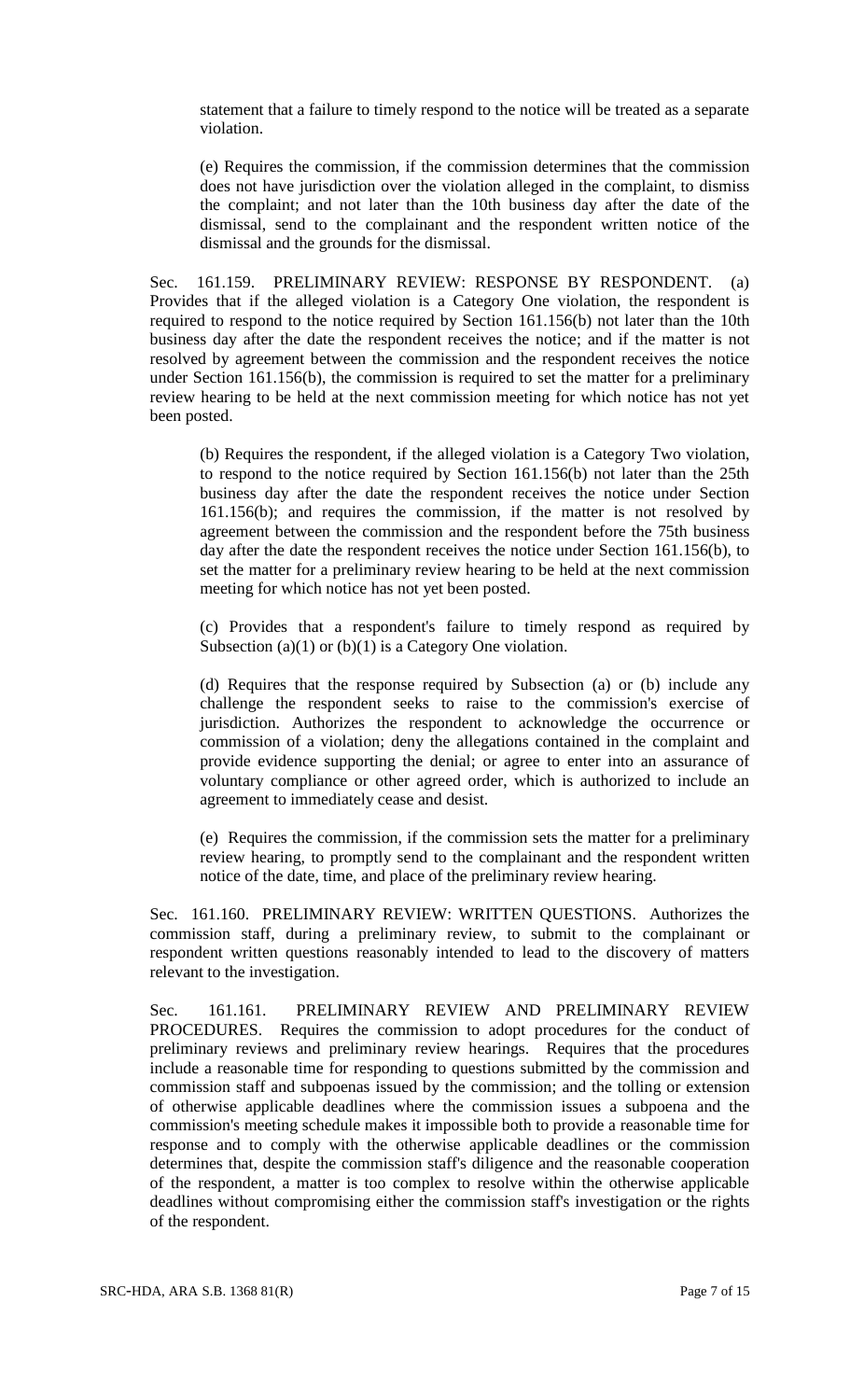Sec. 161.162. PRELIMINARY REVIEW HEARING: PROCEDURE. (a) Requires the commission to conduct a preliminary review hearing if following the preliminary review, the commission and the respondent cannot agree to the disposition of the complaint or motion or the respondent in writing requests a hearing.

(b) Requires the commission to provide written notice to the complainant, if any, and the respondent of the date, time, and place the commission will conduct the preliminary review hearing.

(c) Authorizes the commission, at or after the time the commission provides notice of a preliminary review hearing, to submit to the complainant and the respondent written questions and require those questions to be answered under oath within a reasonable time.

(d) Authorizes the commission, during a preliminary review hearing, to consider all submitted evidence related to the complaint or to the subject matter of a motion under Section 161.158(b) and review any documents or material related to the complaint or to the motion. Requires the commission, during a preliminary review hearing, to determine whether there is credible evidence that provides cause for the commission to conclude that the violation within the jurisdiction of the commission has occurred.

(e) Authorizes the respondent, during a preliminary review hearing, to appear before the commission with the assistance of counsel, if desired by the respondent, and present any relevant evidence, including a written statement.

Sec. 161.163. PRELIMINARY REVIEW HEARING: RESOLUTION. (a) Requires the commission by vote, as soon as practicable after the completion of a preliminary review hearing, to issue a decision stating whether there is credible evidence for the commission to determine that a violation within the jurisdiction of the commission has occurred and whether the violation is technical or de minimis or that there is insufficient evidence for the commission to determine whether a violation within the jurisdiction of the commission has occurred.

(b) Requires the commission, if the commission determines that there is credible evidence for the commission to determine that a violation has occurred, to resolve and settle the complaint or motion to the extent possible. Requires the commission, if the commission successfully resolves or settles the complaint or motion, not later than the 10th business day after the date of the final resolution of the complaint or motion, to send to the complainant, if any, and the respondent a copy of the decision stating the commission's determination and written notice of the resolution and the terms of the resolution. Requires the commission, if the commission is unsuccessful in resolving and settling the complaint or motion, to order a formal hearing to be held in accordance with Sections 161.164 through 161.167; and not later than the 10th business day after the date of the decision, send to the complainant, if any, and the respondent certain documents.

(c) Requires the commission, if the commission determines that there is credible evidence for the commission to determine that a violation within the jurisdiction of the commission has not occurred, to dismiss the complaint or motion; and, not later than the fifth business day after the date of the dismissal, send to the complainant, if any, and the respondent a copy of the decision stating the commission's determination and written notice of the dismissal and the grounds for dismissal.

(d) Authorizes the commission, if the commission determines that there is insufficient credible evidence for the commission to determine that the violation within the jurisdiction of the commission has occurred, to dismiss the complaint or motion or promptly conduct a formal hearing under Sections 161.164 through 161.167. Requires the commission, not later than the fifth business day after the date of the commission's determination under this subsection, to send to the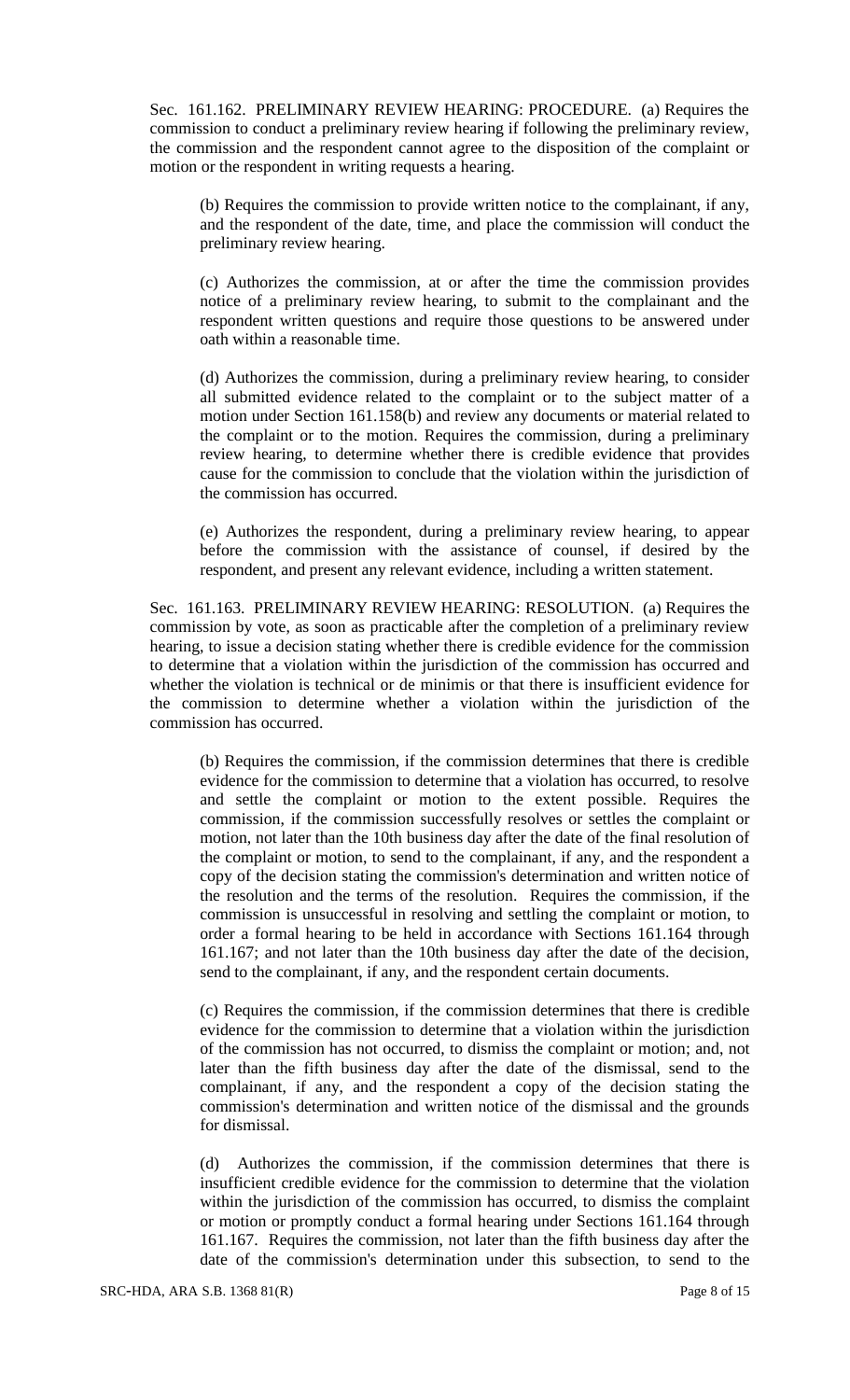complainant, if any, and the respondent a copy of the decision stating the commission's determination and written notice of the grounds for the determination.

Sec. 161.164. FORMAL HEARING: STANDARD OF EVIDENCE. Requires the commission, during a formal hearing, to determine by a preponderance of the evidence whether a violation within the jurisdiction of the commission has occurred.

Sec. 161.165. FORMAL HEARING: SUBPOENAS AND WITNESSES. (a) Requires that a subpoena or other request to testify be served sufficiently in advance of the scheduled appearance at a formal hearing to allow a reasonable period, as determined by the commission, for the person subpoenaed to prepare for the hearing and to employ counsel if desired.

(b) Authorizes the commission, except as provided by Section 161.166(a)(1), to order that a person is prohibited, except as specifically authorized by the presiding officer, from making public the name of a witness subpoenaed by the commission before the date of that witness's scheduled appearance.

(c) Authorizes a witness to read a written statement or present a brief oral opening statement at a formal hearing.

(d) Authorizes a person whose name is mentioned or who is identified or referred to in testimony or in statements made by a commission member, commission staff member, or witness and who reasonably believes that the statement tends to adversely affect the person's reputation to request to appear personally before the commission to testify in the person's own behalf or file a sworn statement of facts relevant to the testimony or statement that the person believes adversely affects the person's reputation.

(e) Requires a witness who testifies at a formal hearing to be sworn.

Sec. 161.166. FORMAL HEARING: PROCEDURE. (a) Requires the commission, not later than the fifth business day before the date of a scheduled formal hearing or on the granting of a motion for discovery by the respondent, to provide to the complainant, if any, and to the respondent a list of proposed witnesses to be called at the hearing, copies of all documents expected to be introduced as exhibits at the hearing, and a brief statement as to the nature of the testimony expected to be given by each witness to be called at the hearing.

(b) Prohibits the respondent from being compelled to give evidence or testimony that violates the respondent's right against self-incrimination under the United States Constitution or the Texas Constitution.

(c) Requires the commission to adopt rules governing discovery, hearings, and related procedures consistent with this chapter and Chapter 2001 (Administrative Procedure), Government Code.

Sec. 161.167. FORMAL HEARING: RESOLUTION. (a) Requires the commission, not later than the 30th business day after the date of the formal hearing, to convene a meeting and by motion issue a final decision stating the resolution of the formal hearing; and a written report stating the commission's findings of fact, conclusions of law, and recommendation of criminal referral or imposition of a civil penalty, if any.

(b) Requires six members of the commission for a quorum at a formal hearing.

(c) Requires the commission, not later than the 10th business day after the date the commission issues the final decision and written report, to send a copy of the decision and report to the complainant, if any, and to the respondent; and make a copy of the decision and report available to the public during reasonable business hours.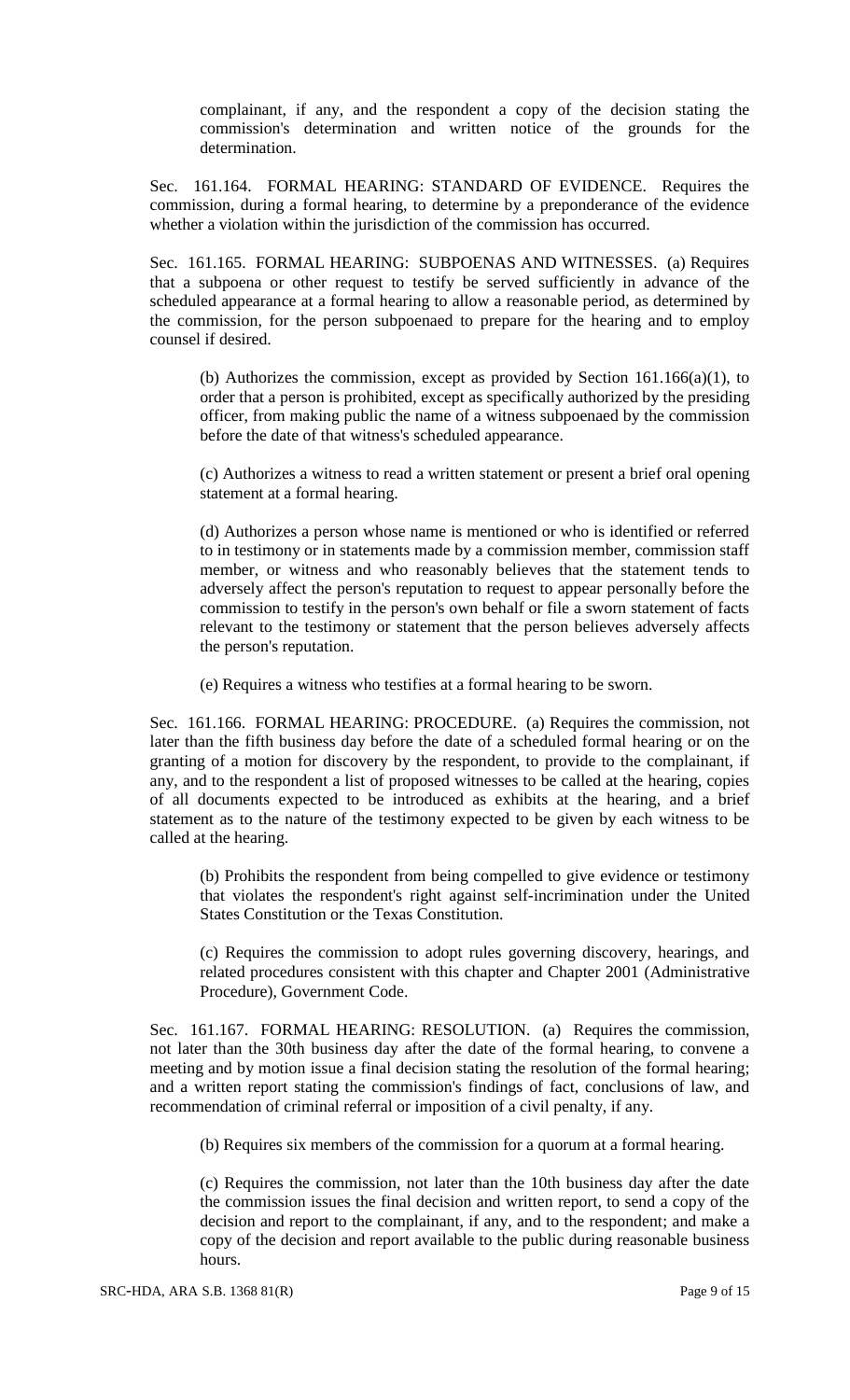Sec. 161.168. STATUS OF COMPLAINT. (a) Requires the commission to keep an information file about each sworn or other complaint filed with the commission. Requires that the file include certain information.

(b) Requires the commission to provide to the person filing the complaint and to each person who is a subject of the complaint a copy of the commissioner's policies and procedures relating to complaint investigation and resolution.

(c) Requires the commission, in addition to the notice required by Sections 161.156 and 161.167, at least quarterly until final disposition of a complaint, to notify the person who filed the complaint and each person who is a subject of the complaint, if any, of the status of the sworn or other complaint.

(d) Requires the commission to resolve a complaint within six months of its receipt unless it makes a determination that additional time is required to resolve the matter. Authorizes the commission, on a determination that additional time is required, to extend the investigation in three-month increments. Provides that each extension requires separate approval by the commission.

(e) Requires that the complaint, if the commission does not resolve the matter within six months or within an authorized extension, be deemed to have been dismissed without prejudice.

Sec. 161.169. EXTENSION OF DEADLINE. Authorizes the commission, on its own motion or on the reasonable request of a respondent, to extend any deadline for action relating to a sworn complaint, motion, preliminary review hearing, or formal hearing.

Sec. 161.170. SUBPOENA. (a) Authorizes the commission, in connection with a formal hearing, as authorized by this chapter, to subpoena and examine witnesses and documents that directly relate to a sworn complaint.

(b) Authorizes the commission, in connection with a preliminary review, for good cause and as authorized by this chapter, to subpoena documents and witnesses on application by the commission staff and a motion adopted by a vote of at least five members of the commission, for the purpose of attempting to obtain from the documents or witnesses specifically identified information, if the commission reasonably believes that the specifically identified information is likely to be determinative as to whether the subject of an investigation has violated a provision of the ethics code, can be determined from the documents or is known by the witnesses; and is not reasonably available through a less intrusive means.

(c) Requires the commission to adopt procedures for the issuance of subpoenas under this section.

(d) Requires that a copy of a subpoena issued under this section be delivered to the respondent.

(e) Requires a peace officer, at the written request of at least five members of the commission, to serve a subpoena of the commission in the manner prescribed for service of a district court subpoena.

(f) Requires the commission, if a person to whom a subpoena is directed refuses to appear, refuses to answer inquiries, or fails or refuses to produce books, records, or other documents that were under the person's control when the demand was made, to report that fact to a district court in the county. Requires the district court to enforce the subpoena by attachment proceedings for contempt in the same manner as the court enforces a subpoena issued by the court.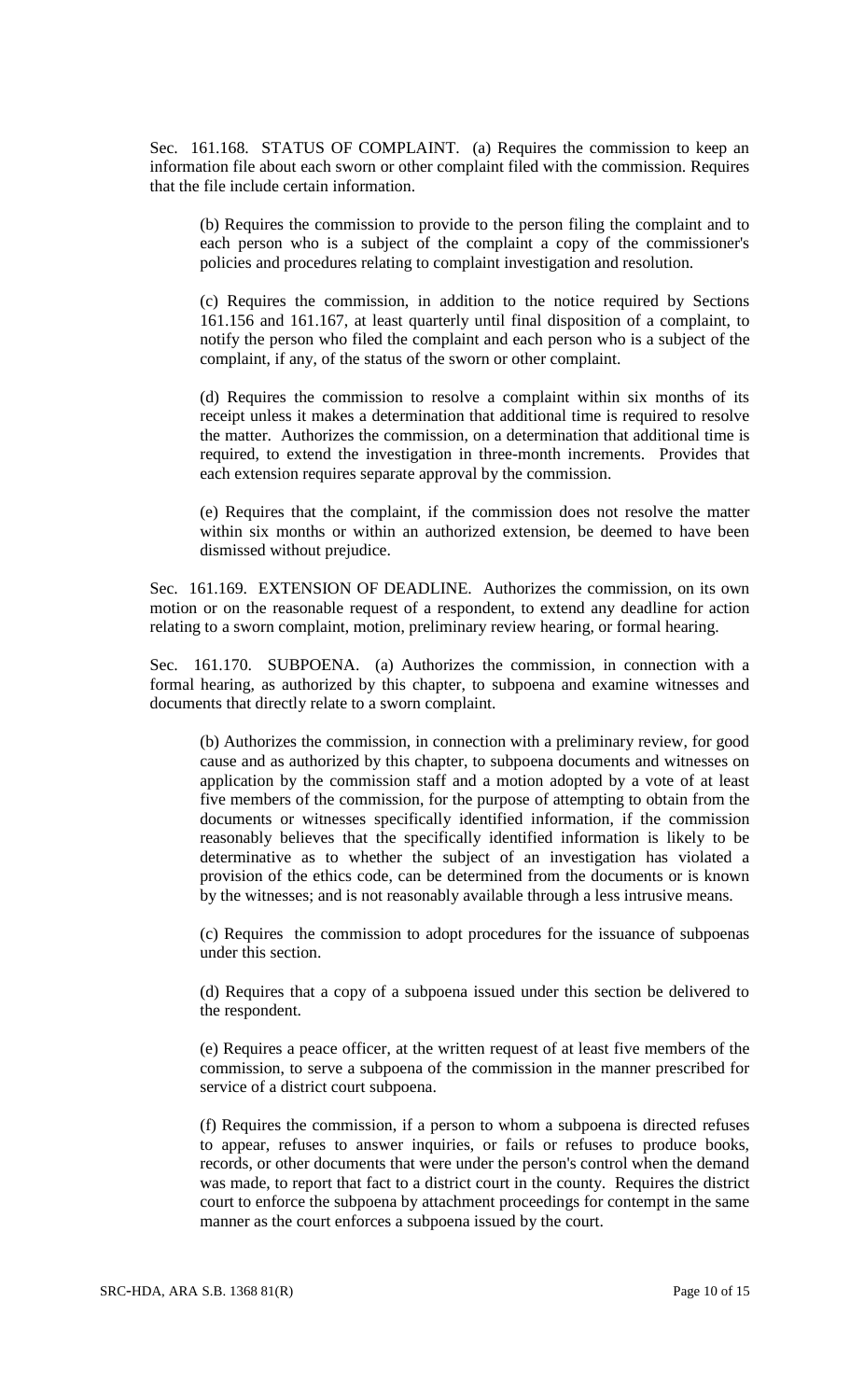(g) Provides that a respondent has the right to quash a subpoena as provided by law.

(h) Entitles a subpoenaed witness who attends a commission hearing to the same mileage and per diem payments as a witness who appears before a grand jury. Entitles a person who provides subpoenaed documents to the commission to reimbursement from the commission for the person's reasonable cost of producing the documents.

Sec. 161.171. STATUS OF COMPLAINANT. Provides that the complainant is not a party to a preliminary review, preliminary review hearing, or formal hearing under this subchapter.

Sec. 161.172. APPLICABILITY OF OTHER ACTS. (a) Provides that except as provided by Section 161.173(b), Chapter 552 (Public Information), Government Code, does not apply to documents or any additional evidence relating to the processing, preliminary review, preliminary review hearing, or resolution of a sworn complaint or motion.

(b) Provides that Chapter 551 (Open Meetings), Government Code, does not apply to the processing, preliminary review, preliminary review hearing, or resolution of a sworn complaint or motion, but does apply to a formal hearing held under Sections 161.164 through 161.167.

(c) Provides that Subchapters C through H, Chapter 2001, Government Code, apply only to a formal hearing under this subchapter, the resolution of a formal hearing , and the appeal of a final order of the commission, and only to the extent consistent with this chapter.

Sec. 161.173. CONFIDENTIALITY; OFFENSE. (a) Provides that, except as provided by Subsection (b) or (c) or by Section 161.201, proceedings at a preliminary review hearing performed by the commission, a sworn complaint, and documents and any additional evidence relating to the processing, preliminary review, preliminary review hearing, or resolution of a sworn complaint or motion are confidential and are prohibited from being disclosed unless entered into the record of a formal hearing or a judicial proceeding, except that a document or statement that was previously public information remains public information.

(b) Provides that an order issued by the commission after the completion of a preliminary review or hearing determining that a violation other than a technical or de minimis violation has occurred is not confidential.

(c) Authorizes commission staff, for the purpose of investigating a sworn complaint or motion, to disclose to the complainant, the respondent, or a witness information that is otherwise confidential and relates to the sworn complaint if the employee makes a good faith determination that the disclosure is necessary to conduct the investigation; the employee's determination under Subdivision (1) is objectively reasonable; the commission specifically authorizes the disclosure; and the employee discloses only the information necessary to conduct the investigation.

(d) Provides that a person commits an offense if the person intentionally destroys, mutilates, or alters information obtained under this chapter or removes information obtained under this chapter without permission as provided by this chapter.

(e) Provides that an offense under Subsection (d) is a misdemeanor punishable by a fine of not less than \$25 or more than \$4,000, confinement in the county jail for not less than three days or more than three months, or both the fine and confinement.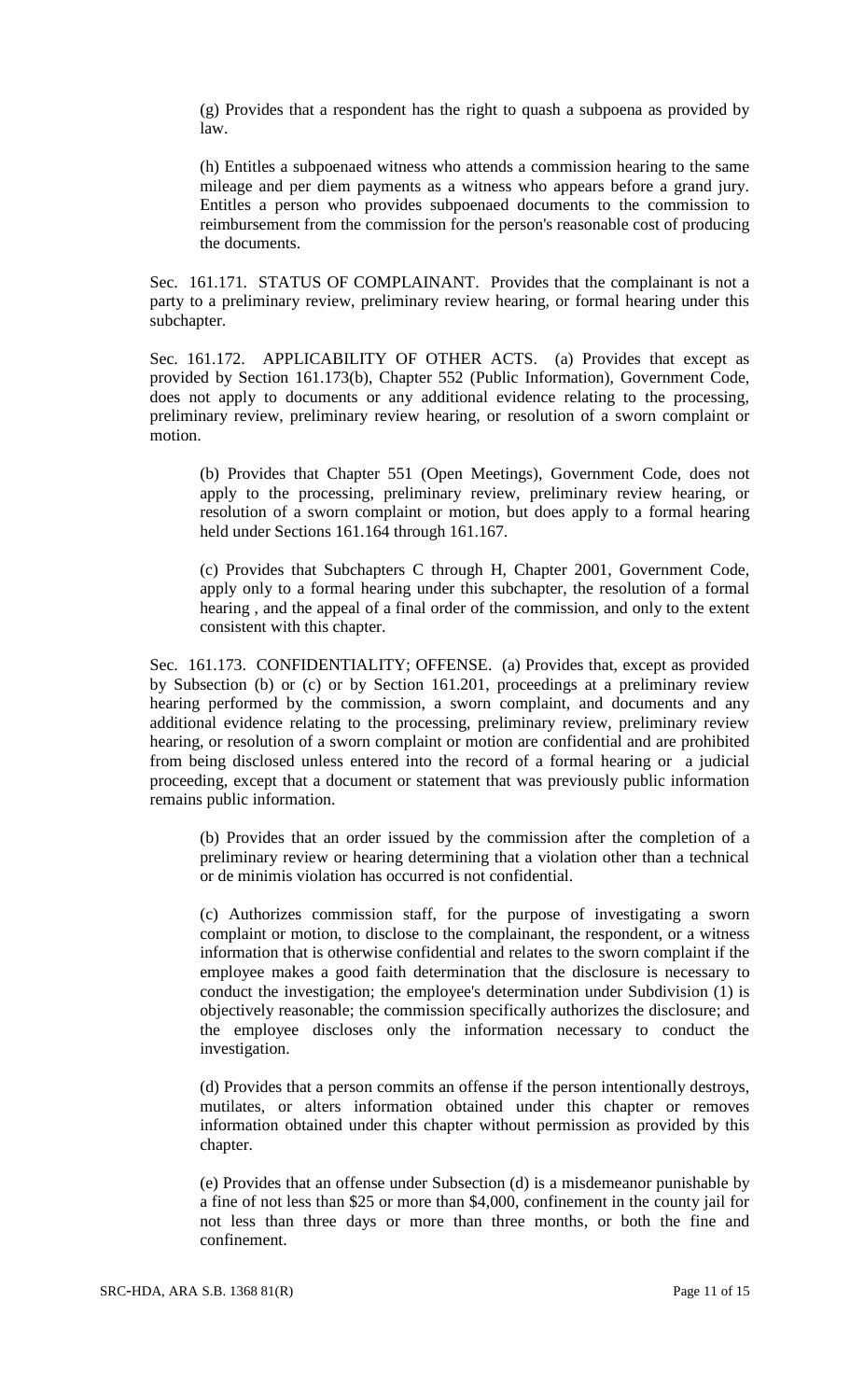(f) Provides that a person commits an offense if the person distributes information considered confidential under the terms of this chapter.

(g) Provides that a person who obtains access to confidential information under this chapter commits an offense if that person knowingly uses the confidential information for a purpose other than the purpose for which the information was received or for a purpose unrelated to this chapter, including solicitation of political contributions or solicitations of clients; permits inspection of the confidential information by a person who is not authorized to inspect the information; or discloses the confidential information to a person who is not authorized to receive the information.

(h) Provides that an offense under Subsection (f) or (g) is a misdemeanor punishable by a fine of not more than \$1,000, confinement in the county jail for not more than six months, or both the fine and confinement.

(i) Provides that a violation under this section constitutes official misconduct.

(j) Authorizes the respondent, in addition to other penalties, to commence a civil action for damages on the respondent's own behalf against any person who is alleged to have disclosed information made confidential by this subchapter. Requires that any action under this chapter be brought in a district court in the county. Authorizes the court to award costs and attorney's fees.

(k) Provides that a county employee is subject to discipline, including termination of employment, for disclosing confidential information under this chapter.

(l) Provides that a county employee who discloses confidential information in compliance with Subsection (c) is not subject to Subsections (d)-(k).

Sec. 161.174. AVAILABILITY OF COMMISSION ORDERS ON INTERNET. (a) Requires the commission, as soon as practicable following a preliminary review, preliminary review hearing, or formal hearing at which the commission determines that a person has committed a violation within the commission's jurisdiction, to make available on the Internet a copy of the commissioner's order stating the determination, or a summary of the commission's order.

(b) Provides that this section does not apply to a determination of a violation that is technical or de minimis.

[Reserves Sections 161.175-161.200 for expansion.]

### SUBCHAPTER E. ENFORCEMENT

Sec. 161.201. INITIATION AND REFERRAL. (a) Authorizes the commission, on a motion adopted by an affirmative vote of at least six commission members, to initiate civil enforcement actions and refer matters to the appropriate prosecuting attorney for criminal prosecution.

(b) Authorizes the commission, on receipt of a sworn complaint, if the commission reasonably believes that the person who is the subject of the complaint has violated Chapter 36 (Bribery and Corrupt Influence), 37 (Perjury and Other Falsification), or 39 (Abuse of Office), Penal Code, to refer the matter to the appropriate prosecuting attorney for criminal prosecution.

(c) Requires that a penalty paid under this section be deposited to the credit of the general fund of the county.

Sec. 161.202. ORDER. Authorizes the commission to issue and enforce a cease and desist order to stop a violation, issue an affirmative order to require compliance with the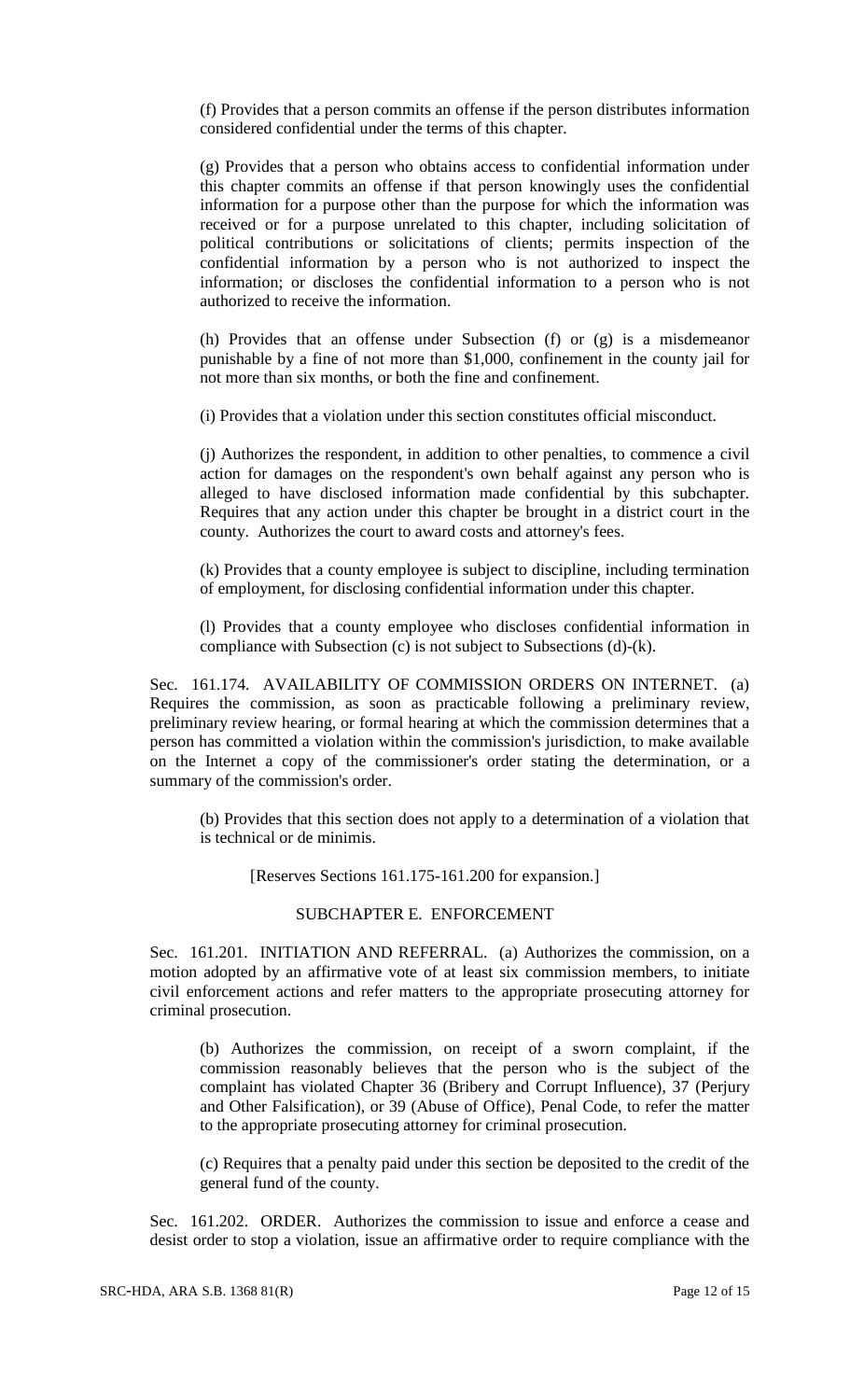laws administered and enforced by the commission and issue an order of public censure with or without penalty as provided pursuant to Section 161.203.

Sec. 161.203. CIVIL PENALTY FOR DELAY OR VIOLATION. (a) Authorizes the commission to impose a civil penalty of not more than \$500 for each delay in complying with a commission order.

(b) Authorizes the commission to impose a civil penalty of not more than \$4,000 for a violation of the ethics code adopted by the commission.

(c) Requires that a penalty paid under this section be deposited to the credit of the general fund of the county.

(d) Provides that this section is cumulative of any other available sanctions under this chapter.

Sec. 161.204. WAIVER OR REDUCTION OF PENALTY. (a) Authorizes a person to request the waiver or reduction of a penalty by submitting an affidavit to the commission that states the filer's reasons for requesting a waiver or reduction.

(b) Authorizes the commission to waive or reduce a civil penalty if the commission finds that a waiver or reduction is in the public interest and in the interest of justice. Requires the commission to consider the following before acting to waive or reduce a civil penalty: the facts and circumstances supporting the person's request for a waiver or reduction, the seriousness of the violation, including the nature, circumstances, consequences, extent, and gravity of the violation, and the amount of the penalty; any history of previous violations by the person; the demonstrated good faith of the person, including actions taken to rectify the consequences of the violations; the penalty necessary to deter future violations; and any other matter that justice may require.

(c) Authorizes the commission, after hearing the waiver request, to affirm, reduce, or waive the civil penalty.

Sec. 161.205. NOTIFICATION OF REGULATORY OR SUPERVISORY ENTITY. Authorizes the commission to notify the appropriate regulatory or supervisory entity, including any agency, the State Commission on Judicial Conduct, or the State Bar of Texas, of a violation of the ethics code adopted by the commission.

Sec. 161.206. CIVIL PENALTY FOR FRIVOLOUS OR BAD-FAITH COMPLAINT. (a) Authorizes the commission to impose a civil penalty of not more than \$4,000 for the filing of a frivolous or bad-faith complaint. Defines "frivolous complaint."

(b) Authorizes the respondent, in addition to other penalties, to commence a civil action on the respondent's own behalf against any person who filed a frivolous complaint against the respondent. Requires that any action under this chapter be brought in a district court in the county. Authorizes the court to award costs and attorney's fees.

(c) Authorizes a person to file a sworn complaint with the commission, in accordance with Section 161.155, alleging that a complaint relating to that person filed with the commission is frivolous or brought in bad faith. Authorizes a complaint to be filed under this subsection without regard to whether the complaint alleged to be frivolous or brought in bad faith is pending before the commission or has been resolved. Requires the commission to act on a complaint made under this subsection as provided by Subchapter D.

Sec. 161.207. FACTORS CONSIDERED FOR ASSESSMENT OF SANCTION. Requires the commission to consider the following factors in assessing a sanction: the seriousness of the violation; including nature, circumstances, consequences, extent, and gravity of the violation; the history and extent of previous violations; the demonstrated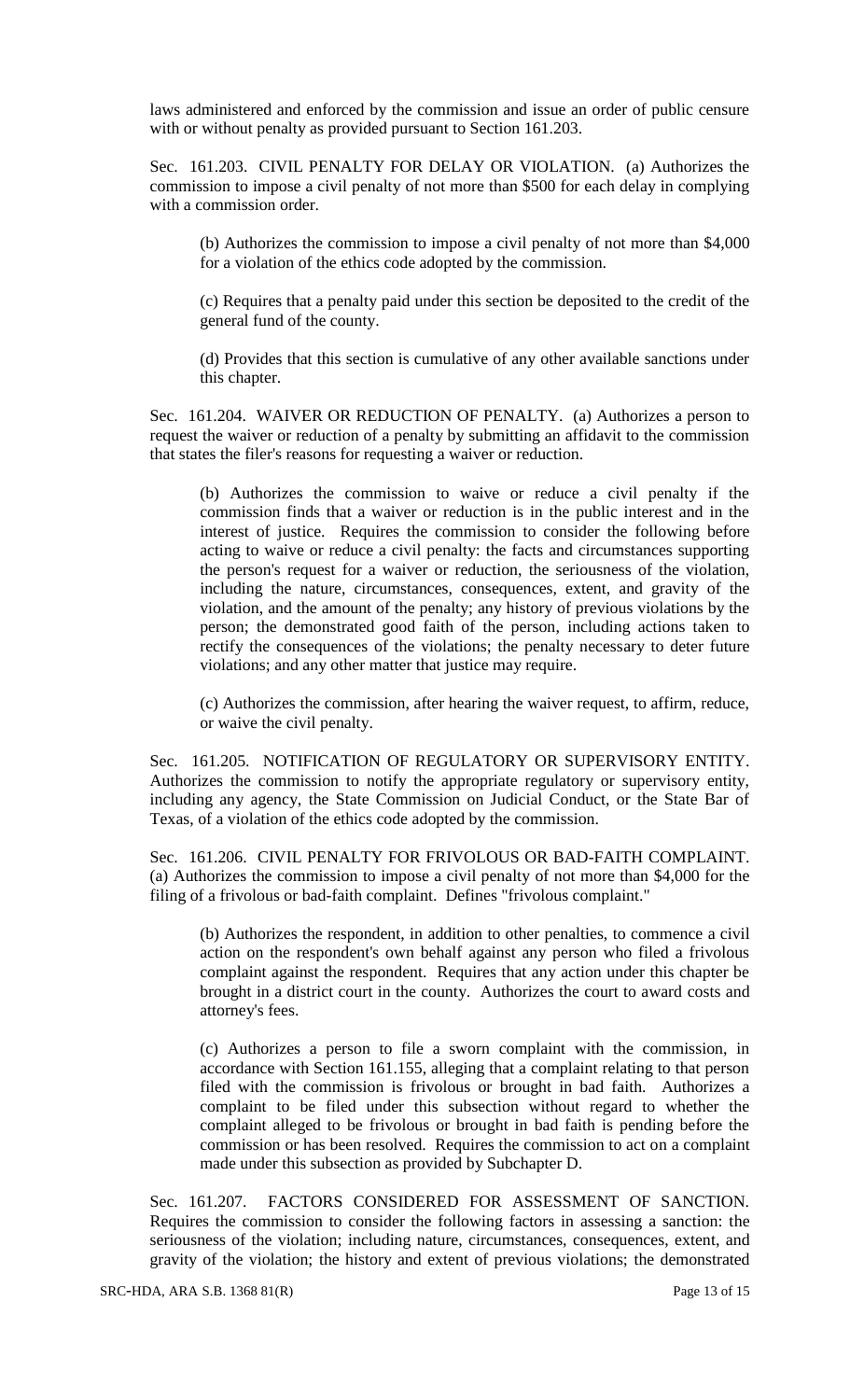good faith of the violator, including actions taken to rectify the consequences of the violation, the penalty necessary to deter future violations; and any other matters that justice may require.

Sec. 161.208. APPEALS. (a) Authorizes a respondent to appeal the decision by filing a petition in district court in the county within 30 days after the date of the decision.

(b) Provides that an appeal under this section is under the substantial evidence rule, and the judgment of the district court is appealable as in other civil cases.

(c) Authorizes the court, if the district court renders judgment for the petitioner, and the petitioner is a county employee, to order reinstatement of the county employee, payment of back pay, or other appropriate relief.

(d) Authorizes the court, if the district court renders judgment for the petitioner, to order appropriate relief, including costs and attorney's fees.

Sec. 161.209. REVIEW UNDER SUBSTANTIAL EVIDENCE RULE. Prohibits the district court, in an appeal under Section 161.208, from substituting its judgment for the judgment of the commission on the weight of the evidence on questions committed to the commission's discretion but authorizes the court to affirm the commission's decision in whole or in part and requires the court to reverse or remand the case for further proceedings if substantial rights of the petitioner have been prejudiced because the commission's findings, inferences, conclusions, or decisions are in violation of a constitutional or statutory provision; in excess of the commission's authority; made through unlawful procedure; affected by other error of law; not reasonably supported by substantial evidence considering the reliable and probative evidence in the record as a whole; or arbitrary or capricious, characterized by abuse of discretion, or clearly an unwarranted exercise of discretion.

Sec. 161.210. PROCEDURES FOR REVIEW UNDER SUBSTANTIAL EVIDENCE RULE. (a) Requires the commission, after service of the petition on the commission and within the time permitted for filing an answer or within additional time allowed by the court, to send to the reviewing court the original or a certified copy of the entire record of the proceeding under review. Requires that the record be filed with the clerk of the county. Authorizes the record to be shortened by stipulation of all parties to the review proceedings. Authorizes the court to assess additional costs against a party who unreasonably refuses to stipulate to limit the record, unless the party pays all costs of record preparation. Authorizes the court to require or permit later corrections or additions to the record.

(b) Authorizes a party to apply to the court to present additional evidence. Authorizes the court, if the court is satisfied that the additional evidence is material and that there were good reasons for the failure to present it in the proceeding before the commission, to order that the additional evidence be taken before the commission on conditions determined by the court. Authorizes the commission to change its findings and decisions by reason of the additional evidence and requires the commission to file the additional evidence and any changes, new findings, or decisions with the reviewing court.

(c) Requires the party seeking judicial review to offer, and requires the reviewing court to admit, the commission record into evidence as an exhibit.

(d) Requires the court to conduct the review sitting without a jury and is confined to the commission record, except that the court is authorized to receive evidence of procedural irregularities alleged to have occurred before the commission that are not reflected in the record.

Sec. 161.211. COST OF PREPARING COMMISSION RECORD. (a) Authorizes the commission to require a party who appeals a final decision under Section 161.208 to pay